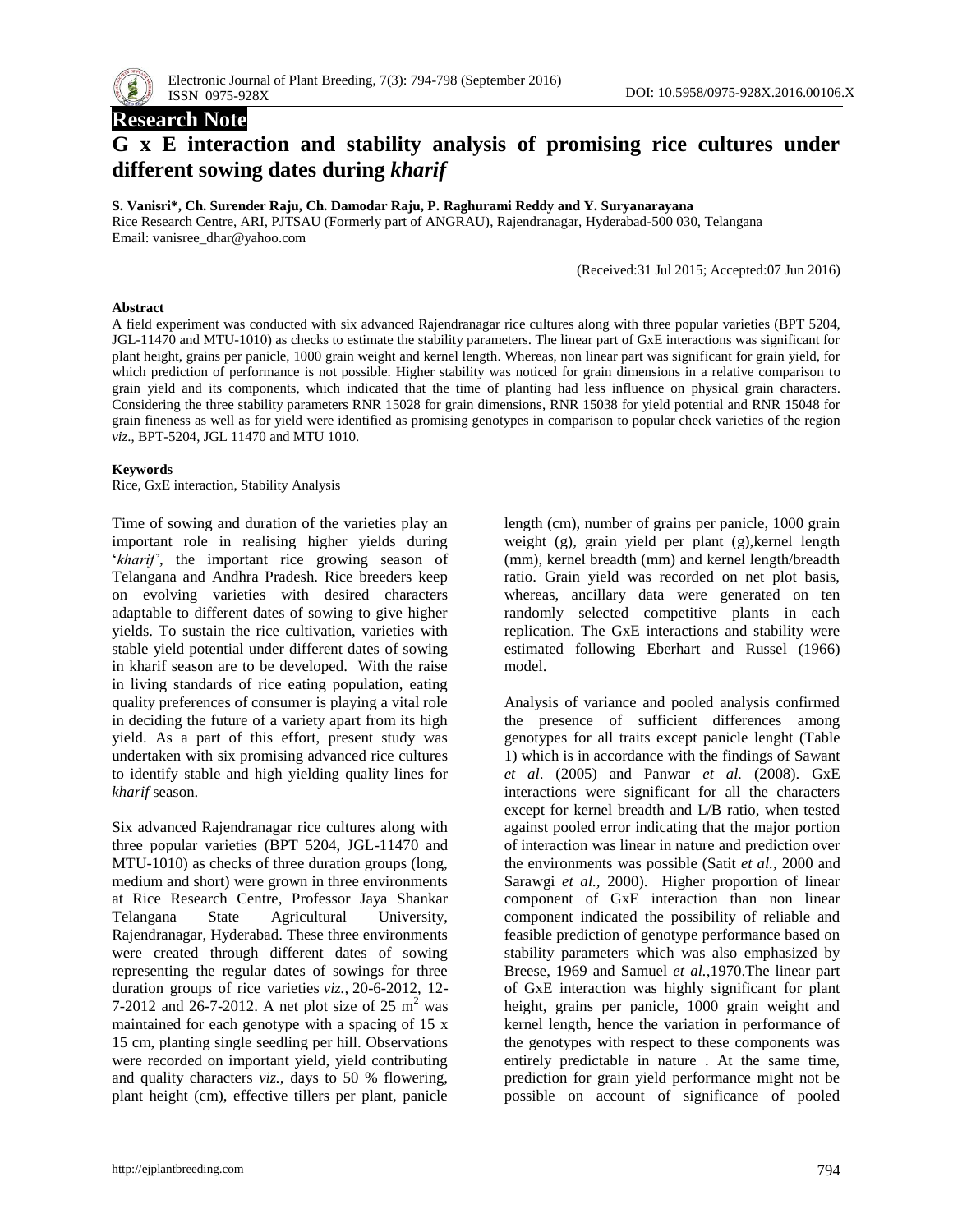

deviation mean squares. Dushyantha Kumar and Shadakshari (2008) also reported that performance in yielding ability was unpredictable and for other components it was partly predictable. Both linear and non linear components are significant for grain yield and similar results were reported by Kulkarni *et al.,* 2000, Senapati *et al.,* 2002, Gouri Shankar *et al.* (2008) and Parry *et al.* (2008). Many workers have also emphasized that when both linear and non linear components are significant, prediction will depend upon relative magnitude of these two measures, whereas, the prediction will be more reliable when only former is significant against latter (Breese 1969 and Samuel, 1970).

The selection of stable genotypes was based on three parameters *viz*., population mean (µ) regression coefficient (bi) and deviation from regression  $(s^2di)$ as described by Eberhart and Russel (1966). RNR 15048 was identified as the best one for grain yield potential with very high yield *per se* over population mean, non-significant 'bi' from unity and nonsignificant  $s^2$ di from zero (Table 2). This yield advantage was primarily associated with stability for increased number of grains up to 250 per panicle. Spikelet sterility did not come in way, probably due to effective translocation of pre heading assimilates to sink from the semi tall-statured, non-lodging sturdy stems of this genotype. On similar grounds, RNR 15038 was considered as the next best one. Two entries *viz*., RNR 15069 and RNR 15038 exhibited higher number of grains per panicle particularly in favourable environment. However, in case of latter the performance was unpredictable as evident from highly significant  $s^2$ di. Slightly higher length of the panicle (over the grand mean) was recorded for three genotypes (RNR 15038, RNR 15048 and RNR 15069), but their  $s^2$ di values indicated that they were unstable. Short stature was mostly associated with lower grain yields and no relation existed between yielding ability and growth duration.

Higher stability was noticed for kernel length in the time of planting had less influence on physical grain characters. Relatively, stability for kernel length and L/B ratio was high in RNR 15028 and it was low in RNR 15038 as per the significance of  $s^2$ di values. Higher kernel length in RNR 15048 and RNR 15038 was due to better environment. Considering the three parameters *viz*; population mean (µ) regression coefficient (bi) and deviation from regression  $(s^2di)$ as described by Eberhart and Russel (1966), RNR 15028 for grain dimensions, RNR 15038 for yield potential and RNR 15048 for quality as well as for yield were decided as promising genotypes in

comparison to popular check varieties of the region *viz*., BPT-5204, JGL 11470 and MTU 1010. RNR-15048 was proposed for release based on its subsequent high yield performance in yield evaluation trials, minikit trials and consumer preference for its very slender grain (Fig. 1) and good cooking quality.

### **References**

- Breese, E.L. 1969. The measurement and significance of genotype environment interaction in grasses. *Heredity,* 27-74.
- Dushyantha kumar, B.M. and Shadakshari, Y.G. 2008. Genotype by environment interactions and stability analysis for grain yield and its components in BKB Local rice mutants. *Ent. Eco.,* **26**(4):1667-1669.
- Eberhart, S.A. and Russell, W.A. 1966. Stability parameters for comparing the varieties. *Crop Sci*., **6**: 36-40.
- Gouri Shankar, V., Ansari, N.A. and Ilias Ahmed, M. 2008. Stability analysis using thermo-sensitive genic male syerility (TGMS) system in rice (Oryza sativa L.). *Res. on Crops* **9**(1): 141-146.
- Kulkarni, N., Nirmala, D.G. and Sarojini, G. 2000. G x E interaction for quality traits in mutants of Samba Mahsuri. *Oryza*, **37**(1): 72-74.
- Panwar, L.L., Joshi, V.N. and Mashiat Ali. 2008. Genotype x environment interaction in scented rice. *Oryza*, **45**(1): 103-109.
- Parry, G.A., Asif B. Shikari, Manzoor, G.A. and Najib A. Sofi. 2008. Stability in elite rice genotypes under high altitude environments of Kashmir valley. **Res on crops 9**(1): 131-138.
- Samuel, C.J.A., Hill, J., Breese, E.L., and Davies, A. 1970. Assessing and predicting environmental responses in *Lolium perenne*. *J. Agric. Sci. Camb.,* **75**:1-9.
- Sarawgi, A.K., Kumar, A., Sengar, S.S, Kumar, R., Bhambri, M.C., Siopongeo, J., Mc Laren, C.G. and Wade, L.J. 2000. Genotype by environment interactions for identifying improved rice genotypes in rainfed low land of eastern Madhya Pradesh, India. In: Souvenir on the Rainfed Low Land Drought Workshop. International Rice Research Institute, Manila, Phillipines.p4
- Satit, R., Dome, H., Chaluay, B., Pitak, P., Charoenchai, M., Ekasit, S., Siravit, R., Piboonwat, Y., Sukvittaya, P., Tawee, T., Surapong, S., Mc Laren, C.G. and Wade, L.J. 2000. Experiments on genotype by environment (G x E) interactions for identifying improved genotypes of rainfed lowland rice for North-East Thailand. In: Souvenir on the Rainfed Lowland Drought Workshop. International Rice Research Institute, Manilla , Phillipines.p3
- Sawant, D.S., Kunkerkar, R.L., Shetye, V.N. and Shirdhankar, M.M. 2005. Stability assessment in late duration rice hybrids. In: National seminar on "Rice and Rice Based Systems for Sustainable Productivity, Extended summaries, ICAR Research Complex for Goa", 18-19th October: 75- 76.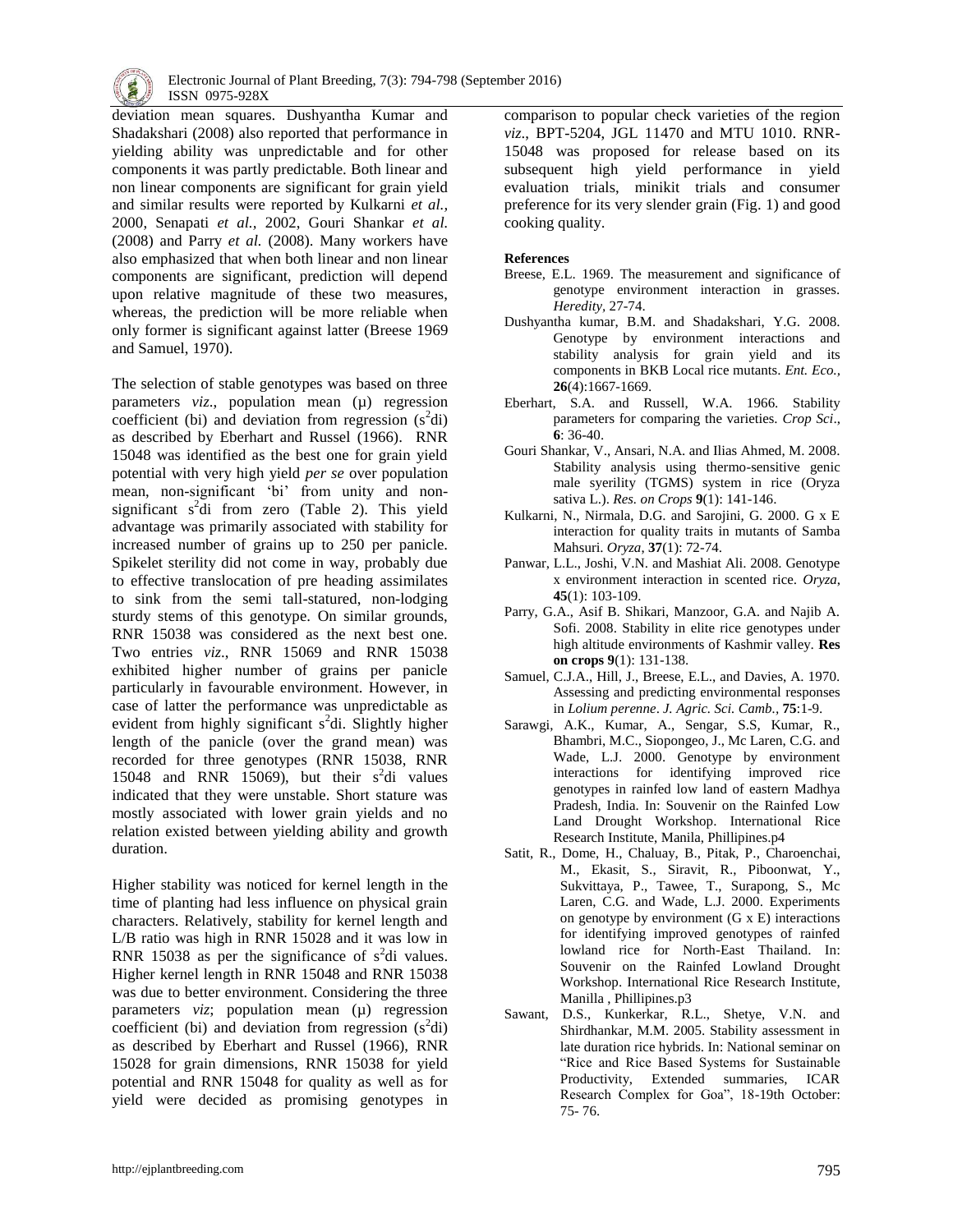

Electronic Journal of Plant Breeding, 7(3): 794-798 (September 2016) **ISSN** 0975-928X

Senapathi B.K., Sepati A.K. and Maiti, D.. 2002. Adaptability of some photo-insensitive rice genotypes at coastal saline zones of West Bengal. *J. Int. Cademicia.,* **6**(1): 17-20.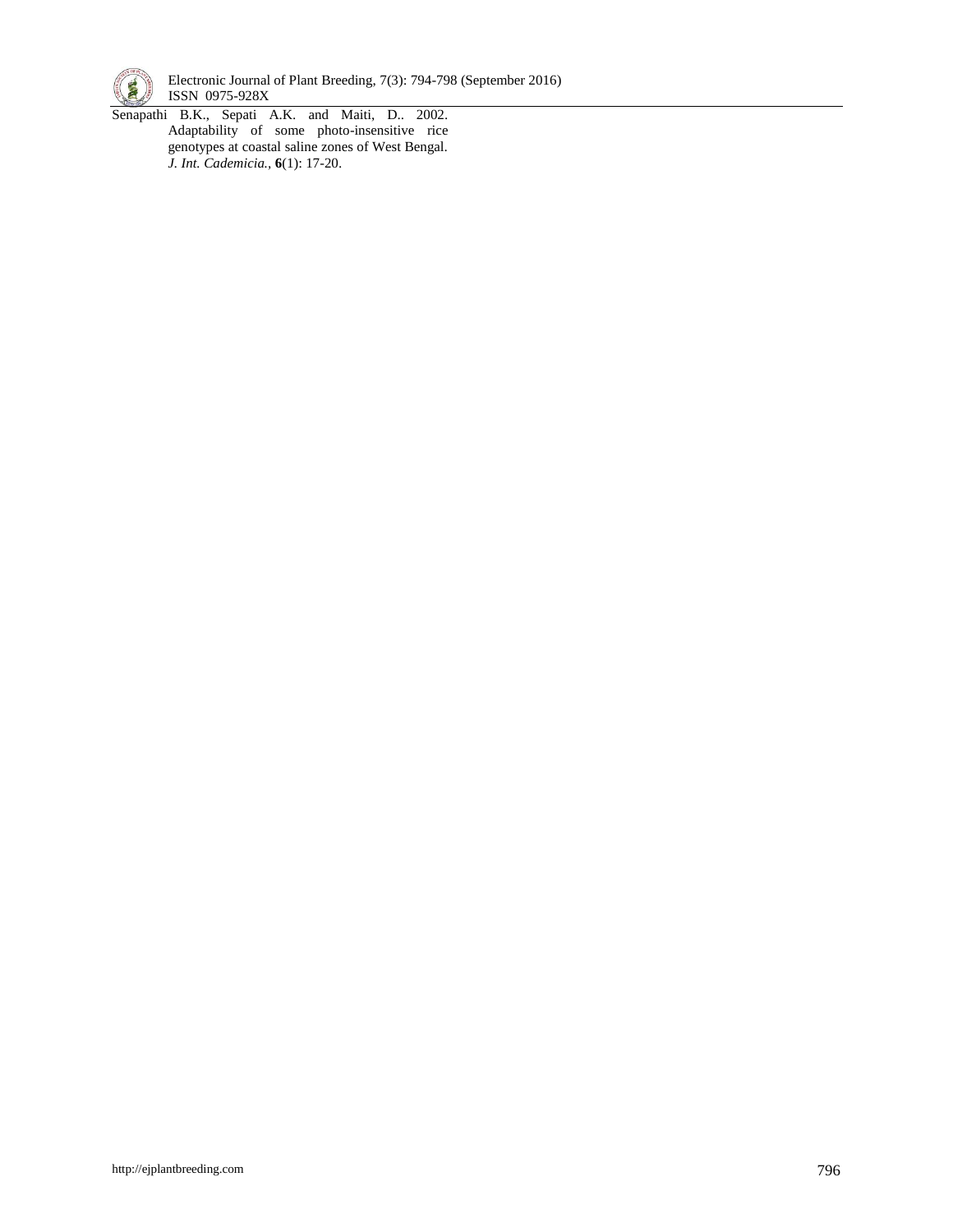



**Fig. 1. Grain quality characters of RNR-15048 and RNR15038 in comparison with BPT-5204**

|  |  |  |  |  | Table 1. Pooled analysis of variance for yield and grain quality characters |
|--|--|--|--|--|-----------------------------------------------------------------------------|
|  |  |  |  |  |                                                                             |

| <b>Source</b>    | DF | Days to<br>50%<br>flowering | <b>Plant Height</b> | Ear bearing<br>tillers/plant | Panicle<br>length | <b>Grains</b> per<br>panicle | 1000Seed<br>wt. | Grain<br>yield | <b>Kernel</b><br>length | <b>Kernel</b><br>breadth | Length/<br>breadth<br>ratio |
|------------------|----|-----------------------------|---------------------|------------------------------|-------------------|------------------------------|-----------------|----------------|-------------------------|--------------------------|-----------------------------|
| Genotypes (G)    | 8  | 116.800**                   | 325.983**           | $1.525*$                     | 11.958            | 8573.208**                   | $30.713**$      | $1.372**$      | $1.001**$               | $0.203**$                | $0.388**$                   |
| Environments (E) | 2  | 344.570**                   | 1406.651**          | 13.820**                     | 11.599*           | 11598.260**                  | $0.561**$       | $1.117**$      | $0.385**$               | $0.011**$                | $0.050**$                   |
| <b>GXE</b>       | 16 | 28.100***                   | 23.945**            | $0.948**$                    | 1.707*            | 910.125**                    | $0.317**$       | $0.190**$      | $0.340**$               | 0.001                    | 0.007                       |
| $E+(G X E)$      | 18 | 63.263*                     | 177.579**           | 2.378**                      | 2.806             | 2097.696**                   | $0.345**$       | 0.293          | $0.345**$               | $0.002*$                 | 0.011                       |
| E (Linear)       |    | 689.140**                   | 2813.302**          | 27.640**                     | 23.198*           | 23196.520**                  | $1.123**$       | $2.235**$      | $0.769**$               | $0.022**$                | $0.100**$                   |
| G X E (Linear)   | 8  | 38.744                      | 46.447**            | 1.392                        | 0.688             | 1605.150**                   | $0.593**$       | 0.229          | $0.679**$               | 0.002                    | 0.007                       |
| Pooled Deviation | 9  | 15.516**                    | 1.283               | 0.448                        | $2.424**$         | 191.200*                     | 0.038           | $0.134**$      | 0.002                   | 0.001                    | 0.005                       |
| Pooled Error     | 48 | 0.838                       | 3.006               | 0.359                        | 0.668             | 84.642                       | 0.057           | 0.031          | 0.002                   | 0.001                    | 0.004                       |

\*\* Significant at 1% level \* Significant at 5% level